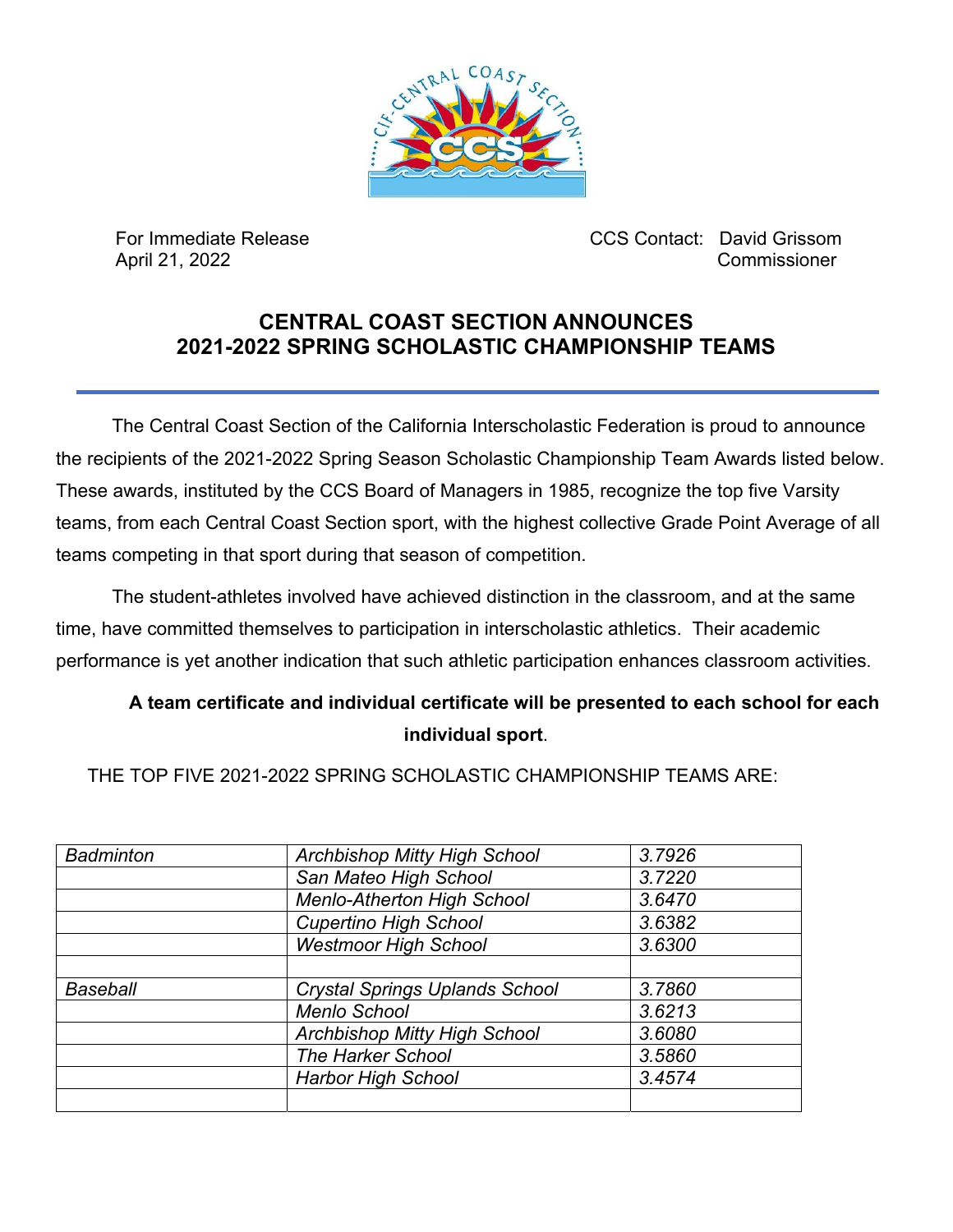| <b>Boys Golf</b>                   | Monta Vista High School                                  | 3.8222           |
|------------------------------------|----------------------------------------------------------|------------------|
|                                    | <b>Crystal Springs Uplands School</b>                    | 3.7970           |
|                                    | <b>Menlo School</b>                                      | 3.7844           |
|                                    | <b>Carmel High School</b>                                | 3.6444           |
|                                    | <b>Lynbrook High School</b>                              | 3.6080           |
|                                    |                                                          |                  |
| <b>Boys Volleyball</b>             | <b>Lynbrook High School</b>                              | 3.7140           |
|                                    | <b>The Harker School</b>                                 | 3.6980           |
|                                    | <b>Christopher High School</b>                           | 3.6575           |
|                                    | Palma School                                             | 3.6515           |
|                                    | <b>Archbishop Mitty High School</b>                      | 3.5982           |
|                                    |                                                          |                  |
| Gymnastics                         | <b>Cupertino High School</b>                             | 3.6053           |
|                                    | St. Francis High School                                  | 3.6000           |
|                                    | <b>Christopher High School</b>                           | 3.5000           |
|                                    |                                                          |                  |
|                                    |                                                          |                  |
|                                    |                                                          |                  |
| <b>Boys Lacrosse</b>               | <b>Stevenson School</b>                                  | 3.5763           |
|                                    | <b>Sacred Heart Prep</b>                                 | 3.5571           |
|                                    | Menlo School                                             | 3.5566           |
|                                    | <b>Archbishop Mitty High School</b>                      | 3.5434           |
|                                    | <b>Carmel High School</b>                                | 3.3965           |
|                                    |                                                          |                  |
| <b>Girls Lacrosse</b>              | <b>Crystal Springs Uplands School</b>                    | 3.9300           |
|                                    | Castilleja School                                        | 3.8167           |
|                                    | <b>Archbishop Mitty High School</b>                      | 3.7944           |
|                                    | Menlo School                                             | 3.7615           |
|                                    | <b>Sacred Heart Prep</b>                                 | 3.6569           |
| Softball                           |                                                          | 3.7130           |
|                                    | <b>Archbishop Mitty High School</b><br>Castilleja School |                  |
|                                    | <b>Lynbrook High School</b>                              | 3.6786<br>3.6470 |
|                                    | <b>Stevenson School</b>                                  | 3.6145           |
|                                    |                                                          | 3.6078           |
|                                    | Santa Cruz High School                                   |                  |
| <b>Boys Swimming &amp; Diving</b>  | <b>Crystal Springs Uplands School</b>                    | 3.9490           |
|                                    | <b>Sacred Heart Prep</b>                                 | 3.7622           |
|                                    | Palma School                                             | 3.7083           |
|                                    | <b>Lynbrook High School</b>                              | 3.7080           |
|                                    | <b>Menlo School</b>                                      | 3.6829           |
|                                    |                                                          |                  |
| <b>Girls Swimming &amp; Diving</b> | <b>Crystal Springs Uplands School</b>                    | 3.9030           |
|                                    | <b>The Harker School</b>                                 | 3.8970           |
|                                    | <b>Menlo School</b>                                      | 3.8800           |
|                                    | <b>Archbishop Mitty High School</b>                      | 3.8402           |
|                                    | Castilleja School                                        | 3.8345           |
|                                    |                                                          |                  |
|                                    |                                                          |                  |